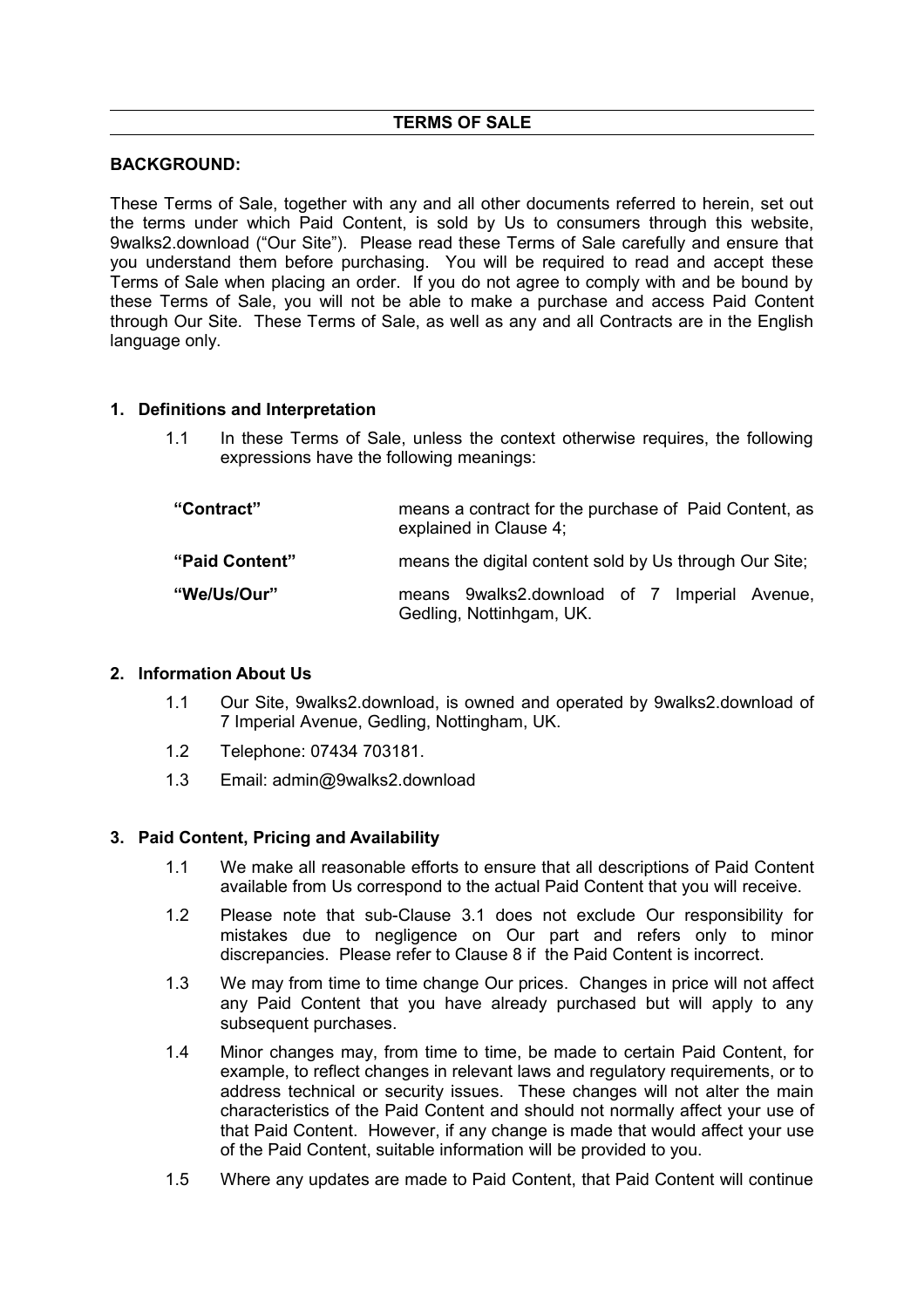to match Our description of it as provided to you before you purchased the Paid Content. Please note that this does not prevent Us from enhancing the Paid Content, thereby going beyond the original description.

- 1.6 We make all reasonable efforts to ensure that all prices shown on Our Site are correct at the time of going online. Changes in price will not affect any order that you have already placed (please note sub-Clause 3.9 regarding VAT, however).
- 1.7 All prices are checked by Us before We accept your order. In the unlikely event that We have shown incorrect pricing information, We will contact you in writing to inform you of the mistake. If the correct price is lower than that shown when you made your order, we will simply charge you the lower amount and continue processing your order. If the correct price is higher, We will give you the option to purchase the Paid Content at the correct price or to cancel your order (or the affected part of it). We will not proceed with processing your order in this case until you respond.
- 1.8 If We discover an error in the price or description of your Paid Content after your order is processed, We will inform you immediately and make all reasonable efforts to correct the error.
- 1.9 All prices on Our Site include VAT. If the VAT rate changes between your order being placed and Us taking payment, the amount of VAT payable will be automatically adjusted when taking payment.

## **4. Orders – How Contracts Are Formed**

- 1.1 Our Site will guide you through the process of purchasing Paid Content. Before completing your purchase, you will be given the opportunity to review your order and amend it. Please ensure that you have checked your order carefully before submitting it.
- 1.2 If, during the order process, you provide Us with incorrect or incomplete information, please contact Us as soon as possible. If We are unable to process your order due to incorrect or incomplete information, We will contact you to ask to correct it. If you do not give us the accurate or complete information within a reasonable time of Our request, We will cancel your order. We will not be responsible for any delay in the availability of Paid Content that results from you providing incorrect or incomplete information.
- 1.3 No part of Our Site constitutes a contractual offer capable of acceptance. Your order to purchase Paid Content constitutes a contractual offer that We may, at Our sole discretion, accept. Our acknowledgement of receipt of your order does not mean that we have accepted it. Our acceptance is indicated by Us sending you a Confirmation by email. Only once We have sent you a Confirmation will there be a legally binding Contract between Us and you.
- 1.4 Confirmations shall contain the following information:
	- 4.a.1 Your Order ID;
	- 4.a.2 Confirmation of the Paid Content ordered including details of the main characteristics of the Paid Content;
	- 4.a.3 Confirmation that the Paid Content will be made available to you immediately (via email) and a link to the download page will be sent (to the same email address) which will show the number of download attempts available to you (3) and the period during which these are available (7 days).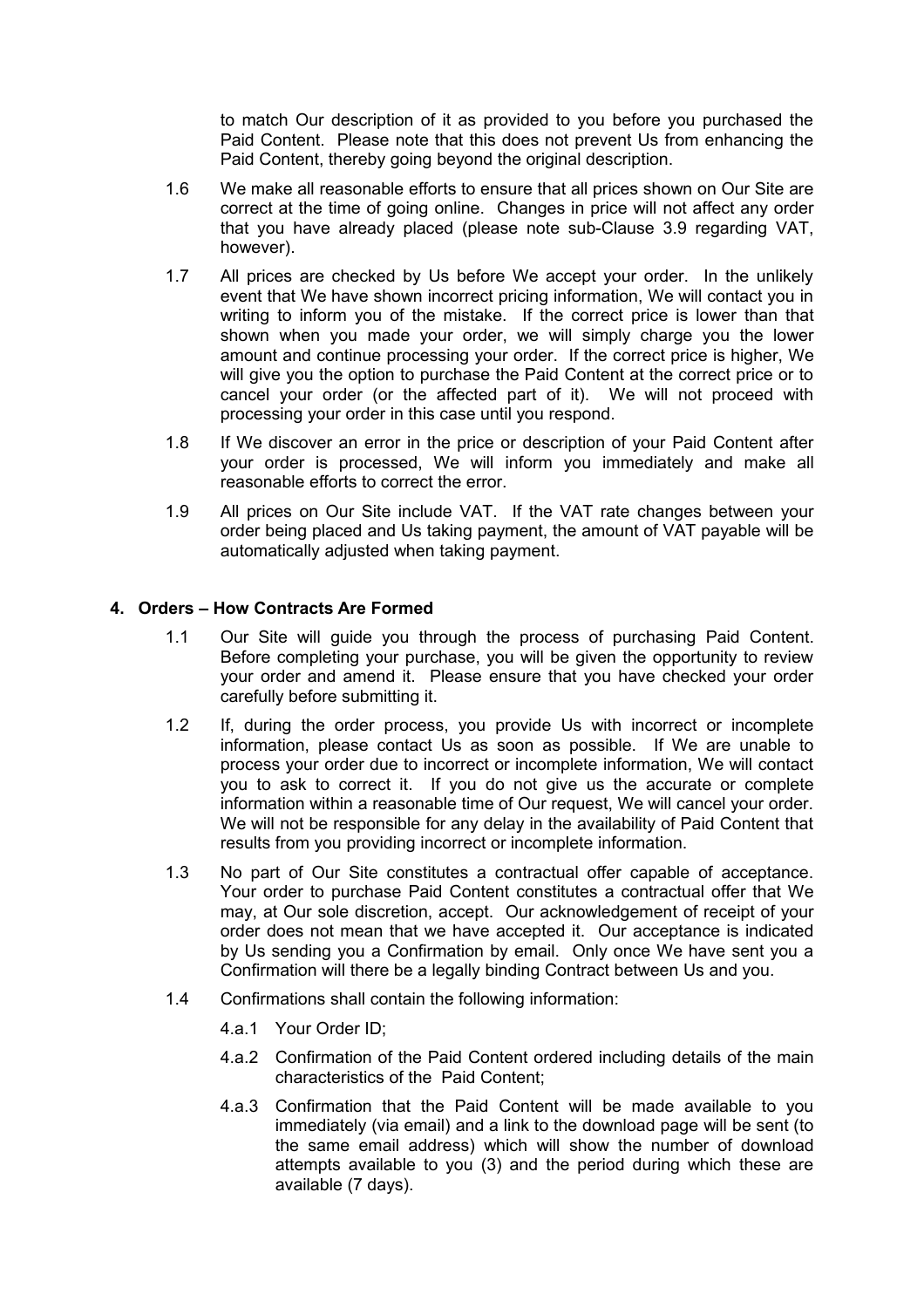- 1.5 In the unlikely event that We do not accept or cannot fulfil your order for any reason, We will explain why in writing. No payment will be taken under normal circumstances. If We have taken payment any such sums will be refunded to you as soon as possible and in any event within 14 calender days.
- 1.6 Any refunds under this Clause 4 will be issued to you as soon as possible, and in any event within 14 calendar days of the day on which the event triggering the refund occurs.
- 1.7 Refunds under this Clause 4 will be made using the same payment method that you used when purchasing your Paid Content.

## **5. Payment**

- 1.1 Payment for Paid Content must always be made in advance. Your chosen payment method will be charged when we process your order and send you a Confirmation (this usually occurs immediately and you will be shown a message confirming your payment).
- 1.2 We accept the following methods of payment on Our Site:

Paypal

#### **6. Provision of Paid Content**

- 1.1 Paid Content appropriate will be available to you immediately when We send you a Confirmation and will continue to be available for the period of time stated in the Confirmation.
- 1.2 When you place an order for Paid Content, you will be required to expressly acknowledge that you wish the Paid Content to be made available to you immediately. You will also be required to expressly acknowledge that by accessing (e.g. downloading or streaming) the Paid Content, you will lose your legal right to cancel if you change your mind (the "cooling-off period"). Please see sub-Clause 9.1 for more information.
- 1.3 In some limited circumstances, We may need to suspend the provision of Paid Content (in full or in part) for one or more of the following reasons:
	- 3.a.1 To fix technical problems or to make necessary minor technical changes;
	- 3.a.2 To update the Paid Content to comply with relevant changes in the law or other regulatory requirements;
- 1.4 If We need to suspend availability of the Paid Content for any of the reasons set out in sub-Clause 6.3, We will inform you in advance of the suspension and explain why it is necessary (unless We need to suspend availability for urgent or emergency reasons such as a dangerous problem with the Paid Content, in which case We will inform you as soon as reasonably possible after suspension).
- 1.5 Any refunds under this Clause 6 will be issued to you as soon as possible, and in any event within 14 calendar days of the day on which the event triggering the refund occurs.
- 1.6 Refunds under this Clause 6 will be made using the same payment method that you used when purchasing your Paid Content.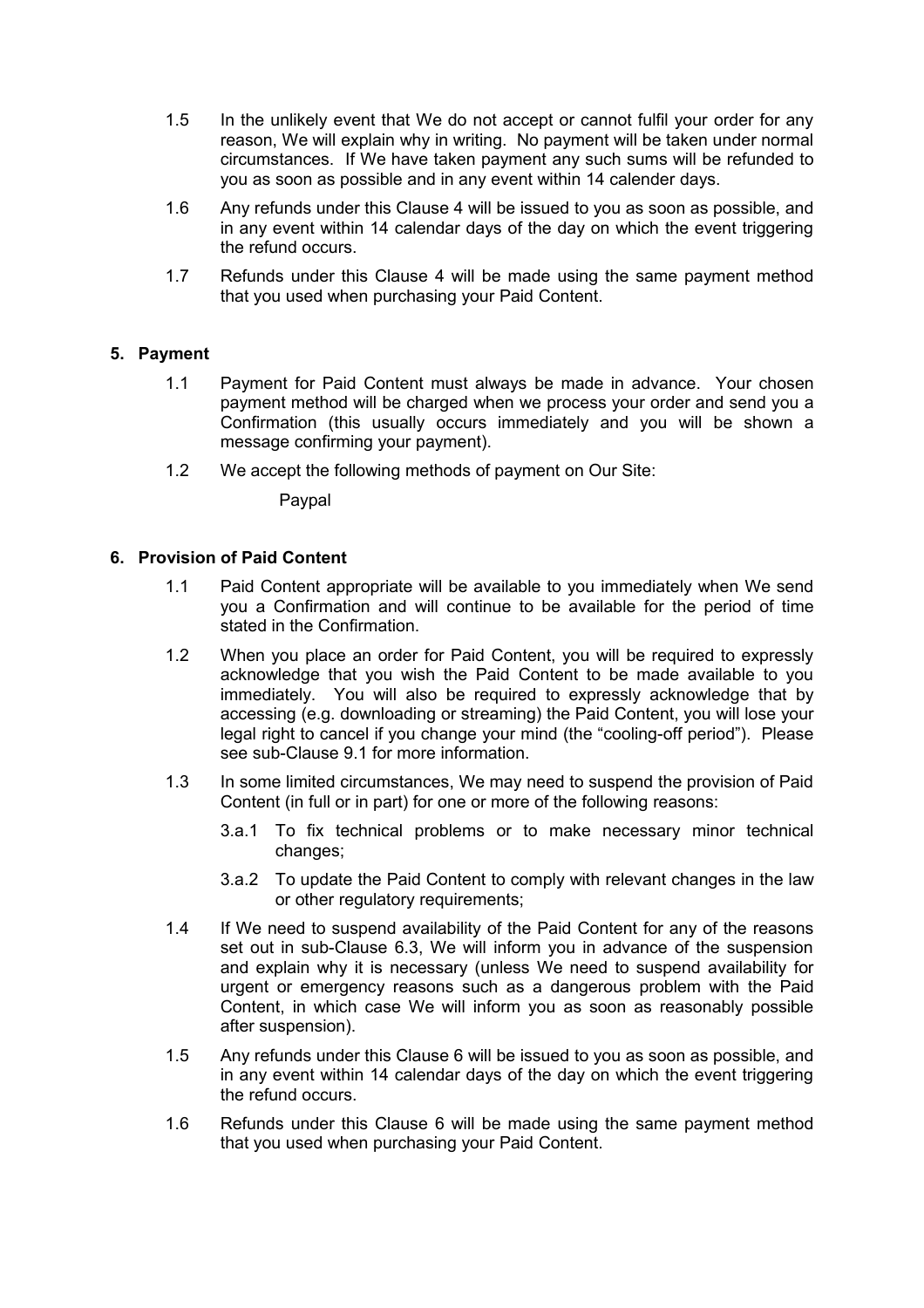# **7. Licence**

- 1.1 When you purchase Paid Content, We will grant you a limited, non-exclusive, non-transferable, non-sublicensable licence to access and use the relevant Paid Content for personal, non-commercial purposes. The licence granted to you does not give you any rights in Our Paid Content (including any material that We may licence from third parties).
- 1.2 The licence granted to you under sub-Clause 7.1 is subject to the following usage restrictions and/or permissions:
	- 2.a.1 You may not copy, rent, sell, publish, republish, share, broadcast or otherwise transmit the Paid Content (or any part of it) or make it available to the public except as permitted under the Copyright Designs and Patents Act 1988 (Chapter 3 'Acts Permitted in relation to Copyright Works').

## **8. Problems with the Paid Content**

- 1.1 By law, We must provide digital content that is of satisfactory quality, fit for purpose, and as described. If any Paid Content does not comply, please contact Us as soon as reasonably possible to inform Us of the problem. Your available remedies will be as follows:
	- 1.a.1 If the Paid Content has faults, you will be entitled to a repair or a replacement.
	- 1.a.2 If We cannot fix the problem, or if it has not been (or cannot be) fixed within a reasonable time and without significant inconvenience to you, you may be entitled to a full or partial refund.
	- 1.a.3 If you can demonstrate that the fault has damaged your device or other digital content belonging to you because We have not used reasonable care and skill, you may be entitled to a repair or compensation. Please refer to sub-Clause 11.3 for more information.
- 1.2 If there is a problem with any Paid Content, please contact Us at admin@9walks2.download or visit the contact page on Our Site.
- 1.3 Refunds (whether full or partial, including reductions in price) under this Clause 8 will be issued within 14 calendar days of the day on which We agree that you are entitled to the refund.
- 1.4 Refunds under this Clause 8 will be made using the same payment method that you used when purchasing your Subscription.
- 1.5 For further information on your rights as a consumer, please contact your local Citizens' Advice Bureau or Trading Standards Office.

## **9. Cancelling Your Contract**

- 1.1 If you are a consumer in the European Union, by default you have a legal right to a "cooling-off" period within which you can cancel the Contract for any reason, including if you have changed your mind, and receive a refund.
- 1.2 As part of the ordering process, the customer will presented with a checkbox asking them to give their express consent for the supply of Paid Content to begin within the "cooling-off" period. They must acknowledge that by doing so they will lose the right to cancel. The order will not proceed without this consent being granted.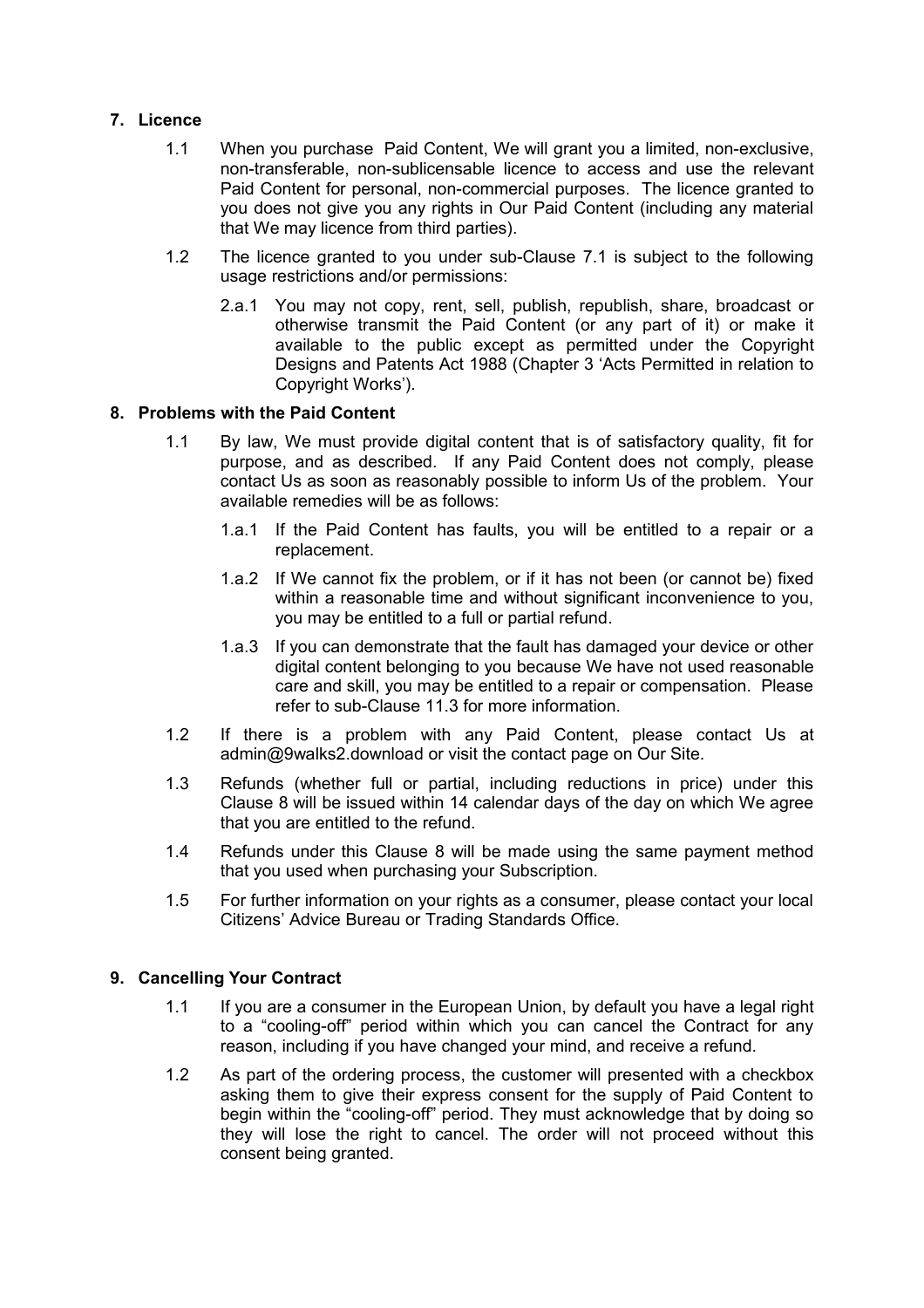#### **10. Your Other Rights to End the Contract**

- 1.1 If there is a risk that availability of the Paid Content will be significantly delayed because of events outside of Our control, you may end the Contract immediately. If you end the Contract for this reason, We will issue you with a full refund.
- 1.2 If We inform you of an error in the price or description of the Paid Content and you wish to end the Contract as a result, you may end it immediately. If you end the Contract for this reason, We will issue you with a full refund.
- 1.3 You also have a legal right to end the Contract at any time if We are in breach of it. You may also be entitled to a full or partial refund and compensation. For more details of your legal rights, please refer to your local Citizens Advice Bureau or Trading Standards Office.
- 1.4 Refunds under this Clause 10 will be made within 14 calendar days of the date on which your cancellation becomes effective, using the same payment method that you used when purchasing your Paid Content.
- 1.5 If you wish to exercise your right to cancel under this Clause 10, you may do so in any way you wish. If you would prefer to contact Us directly to cancel, please use the following details:
	- 5.a.1 Telephone: 07434 703181;
	- 5.a.2 Email: admin@9walks2.download;
	- 5.a.3 Post: 7 Imperial Avenue, Gedling, Nottingham, UK;

in each case, providing Us with your name, address, email address, telephone number, and the order ID.

#### **11. Our Liability to Consumers**

- 1.1 We will be responsible for any foreseeable loss or damage that you may suffer as a result of Our breach of these Terms of Sale (or the Contract) or as a result of Our negligence. Loss or damage is foreseeable if it is an obvious consequence of Our breach or negligence or if it is contemplated by you and Us when the Contract is created. We will not be responsible for any loss or damage that is not foreseeable.
- 1.2 Our Paid Content is intended for non-commercial use only. We make no warranty or representation that the Paid Content is fit for commercial, business or industrial use of any kind. We will not be liable to you for any loss of profit, loss of business, interruption to business, or for any loss of business opportunity.
- 1.3 If, as a result of Our failure to exercise reasonable care and skill, any digital content (including but not limited to Paid Content) from Our Site damages your device or other digital content belonging to you, We will either repair the damage or pay you appropriate compensation. Please note that We will not be liable under this provision if:
	- 3.a.1 We have informed you of the problem and provided a free update designed to fix it, but you have not applied the update; or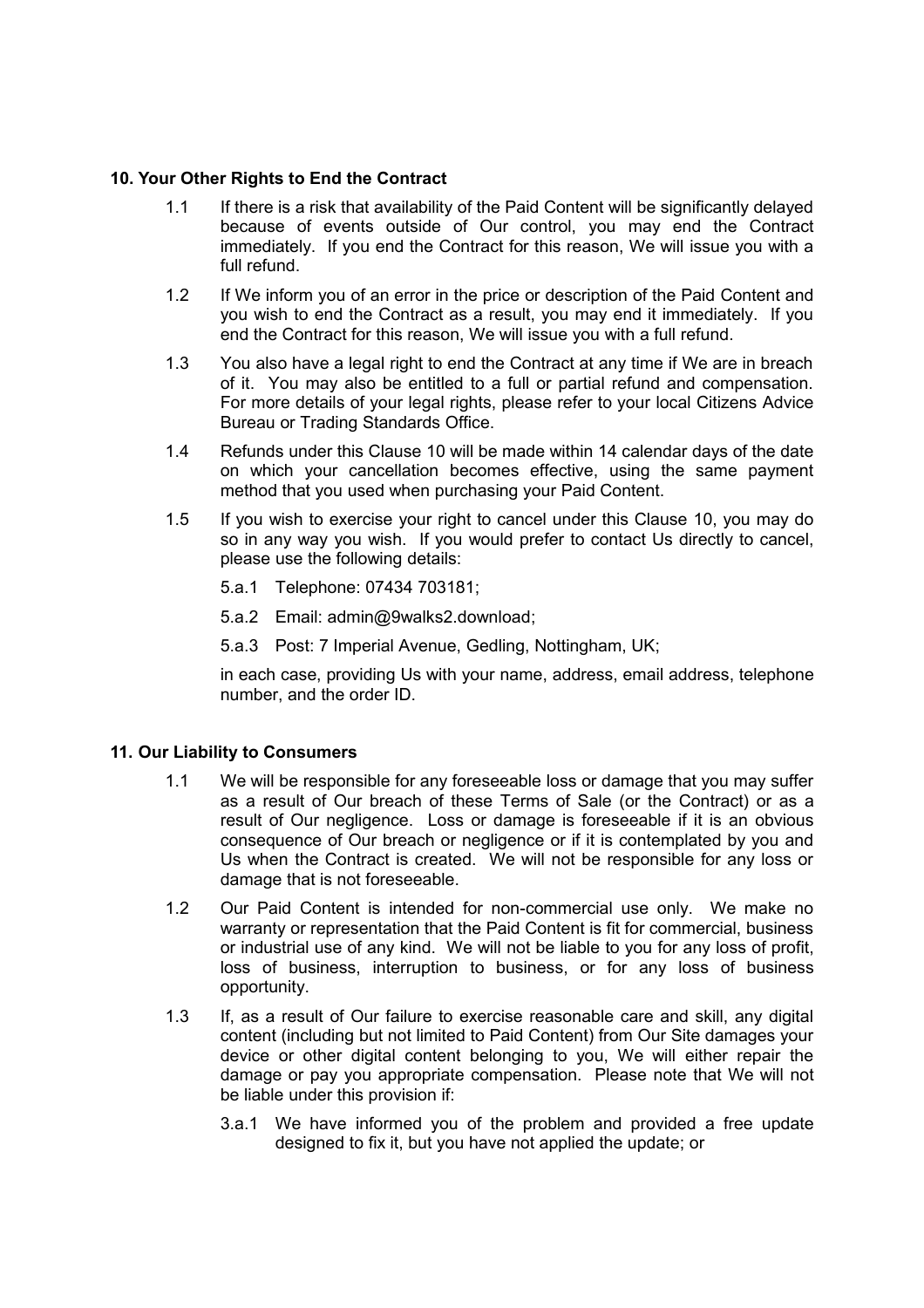- 3.a.2 The damage has been caused by your own failure to follow Our instructions; or
- 3.a.3 Your device does not meet any relevant minimum system requirements that We have made you aware of before you purchased your Subscription.
- 1.4 Nothing in these Terms of Sale seeks to limit or exclude Our liability for death or personal injury caused by Our negligence (including that of Our employees, agents or sub-contractors); or for fraud or fraudulent misrepresentation.
- 1.5 Nothing in these Terms of Sale seeks to exclude or limit your legal rights as a consumer. For more details of your legal rights, please refer to your local Citizens Advice Bureau or Trading Standards Office.

# **12. Contacting Us**

1.1 If you wish to contact Us with general questions or complaints, you may contact Us by telephone at 07434703181, by email at admin@9walks2.download, or by post at 7 Imperial Avenue, Gedling, Nottingham, UK.

# **13. Complaints and Feedback**

1.1 We always welcome feedback from Our customers and, whilst We always use all reasonable endeavours to ensure that your experience as a customer of Ours is a positive one, We nevertheless want to hear from you if you have any cause for complaint.

## **14. How We Use Your Personal Information (Data Protection)**

- 1.1 All personal information that We may use will be collected, processed, and held in accordance with the provisions of EU Regulation 2016/679 General Data Protection Regulation ("GDPR") and your rights under the GDPR.
- 1.2 For complete details of Our collection, processing, storage, and retention of personal data including, but not limited to, the purpose(s) for which personal data is used, the legal basis or bases for using it, details of your rights and how to exercise them, and personal data sharing (where applicable), please refer to Our Privacy Policy and Cookie Policy.

## **15. Other Important Terms**

- 1.1 We may transfer (assign) Our obligations and rights under these Terms of Sale (and under the Contract, as applicable) to a third party (this may happen, for example, if We sell Our business). If this occurs, you will be informed by Us in writing. Your rights under these Terms of Sale (and the Contract) will not be affected and Our obligations under these Terms of Sale (and the Contract) will be transferred to the third party who will remain bound by them.
- 1.2 The Contract is between you and Us. It is not intended to benefit any other person or third party in any way and no such person or party will be entitled to enforce any provision of these Terms of Sale.
- 1.3 If any of the provisions of these Terms of Sale are found to be unlawful, invalid or otherwise unenforceable by any court or other authority, that/those